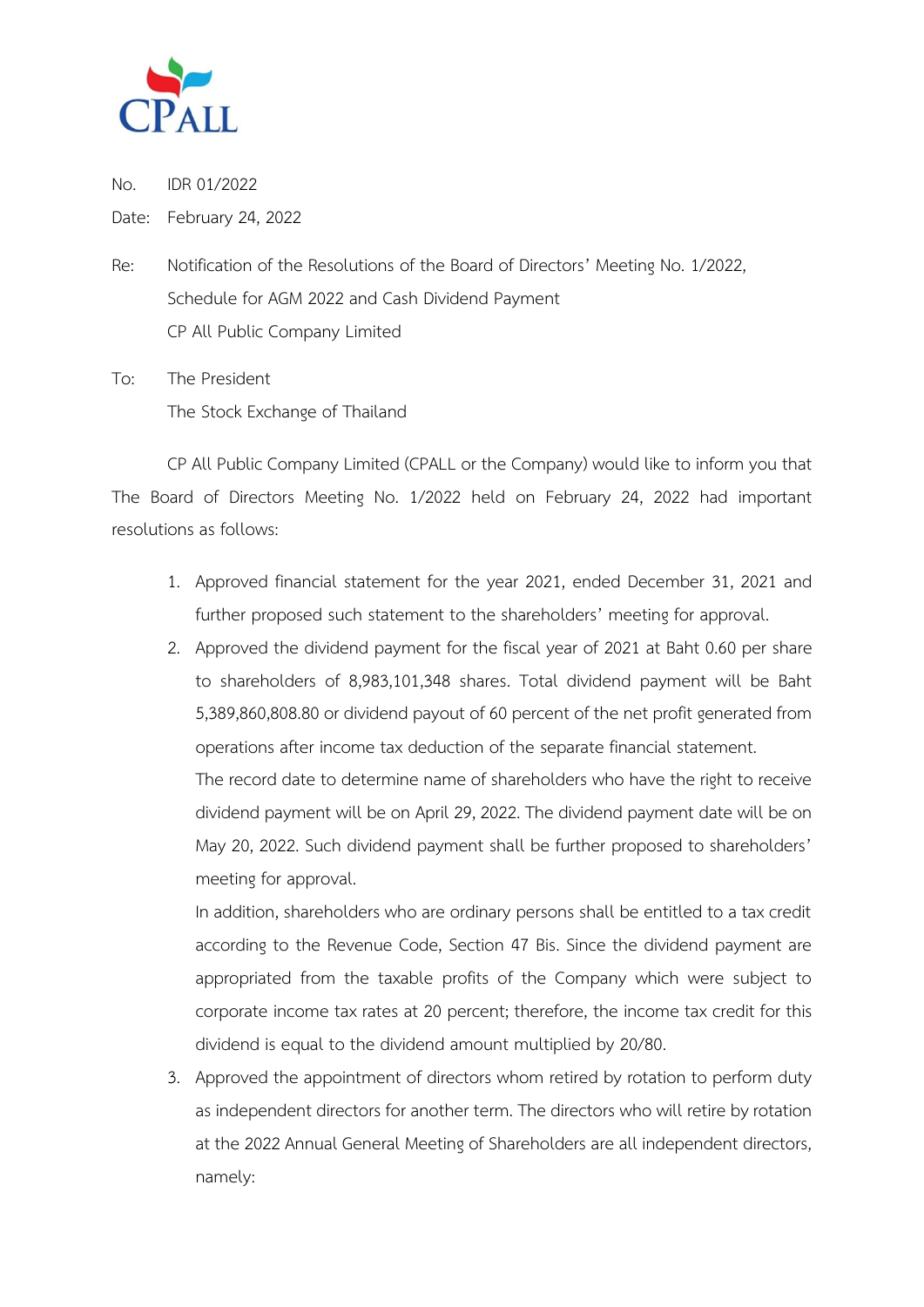

1) Mr. Padoong Techasarintr 2) Mr. Pridi Boonyoung 3) Mrs. Nampung Wongsmith 4) Adjunct Professor Prasobsook Boondech and 5) Police General Phatcharavat Wongsuwan. The appointment for each position shall be further proposed to the shareholders' meeting for approval.

- 4. Approved the remuneration for directors at the same rate, unchanged from the resolution of the Annual General Meeting of Shareholders for the year 2021, dated April 23, 2021 and remained the same rate since the Annual General Meeting of Shareholders for the year 2016 approved on April 21, 2016. This shall be further proposed to the shareholders' meeting for approval as follows:
	- 1) Monthly remuneration which detailed as below:

## Baht/Person/Month

| Independent Director who is the Chairman of the sub-committee | 120,000 |
|---------------------------------------------------------------|---------|
| Independent Director who is a member of the sub-committee     | 100,000 |
| Independent Director who is not a member of the sub-committee | 80,000  |
| Chairman of the Board                                         | 120,000 |
| Vice Chairman of the Board                                    | 100,000 |
| Directors                                                     | 60,000  |

Remark 1. Independent director who designated as member of the sub-committee, including Audit Committee, and/or Sustainability and Corporate Governance Committee, and/or Remuneration and Nomination Committee.

2. Independent director who designated as members of several sub-committees will receive the compensation at the highest rate for only one committee.

2) Bonus at the rate of 0.50 percent of dividend paid to shareholders in which Chairman will consider and appropriately allocate to each director accordingly.

In addition to cash remuneration, directors also receive additional remuneration including Directors' and Officers' Liabilities Insurance with coverage amount of USD 40 million and insurance premium of approximately Baht 2.5 million per year.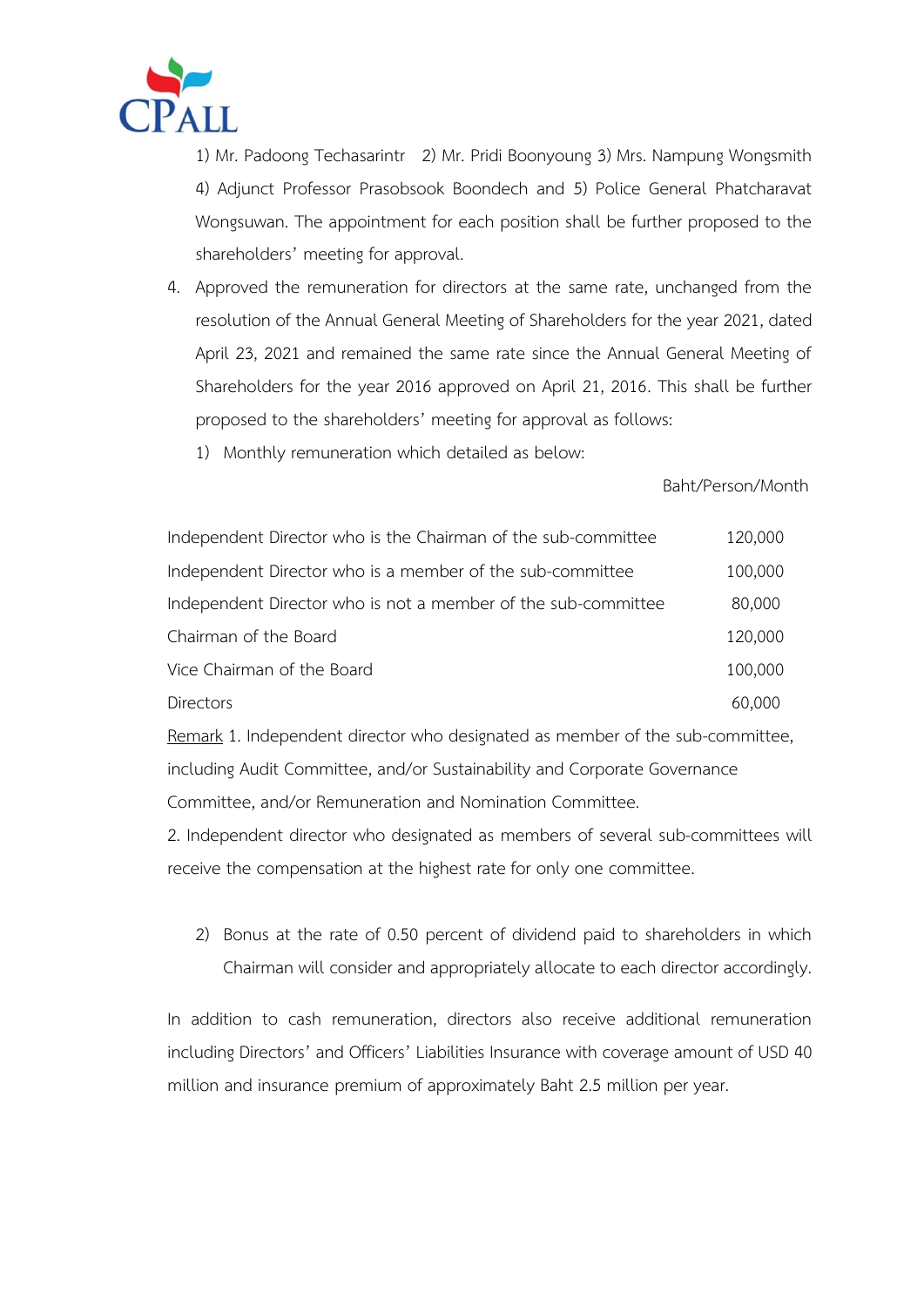

- 5. Approved the appointment of auditors: Mr. Charoen Phosamritlert, C.P.A. (Thailand) Registration No. 4068, Mr. Veerachai Rattanajaratkul, C.P.A. (Thailand) Registration No. 4323, and Mrs. Munchupa Singsuksawat, C.P.A. (Thailand) Registration No. 6112 of KPMG Phoomchai Audit Ltd. as the Company's auditors for the year 2022 by stipulating that any of the auditors has authority to audit and express opinion on the Company's financial statements. The annual remuneration for audit services is totaled Baht 5,970,000, at unchanged rate from 2021, and the appointment with its audit fees shall be further proposed to the shareholders' meeting for approval.
- 6. Approved the schedule of the Annual General Meeting of Shareholders for the year 2022 to be held on Friday, April 22, 2022 at 14:00 hrs. via electronic media with the IR Plus AGM application system. Determine the list of shareholders who are entitled to attend the Annual General Meeting of Shareholders (Record Date) will be on March 11, 2022. The meeting agendas will be as follows:
	- Agenda 1 To consider the Board of Directors' report regarding operations of the Company in the past year
	- Agenda 2 To consider and approve statement of financial position and statement of income for the year ended December 31, 2021
	- Agenda 3 To consider and approve the allocation of profit and the cash dividend payment
	- Agenda 4 To consider and approve the appointment of the Company's directors to replace the directors who are retired by rotation
	- Agenda 5 To consider and approve the directors' remuneration
	- Agenda 6 To consider and approve the appointment of the Company's auditors and fix the auditors' remuneration

In order to protect the rights and interests of all shareholders who are unable to attend the meeting and wish to appoint a proxy vote on behalf of he/she. The Board of Directors has appointed Mr. Padoong Techasarintr, Adjunct Professor Prasobsook Boondech and Mrs. Nampung Wongsmith who are independent director as the company's proxy.